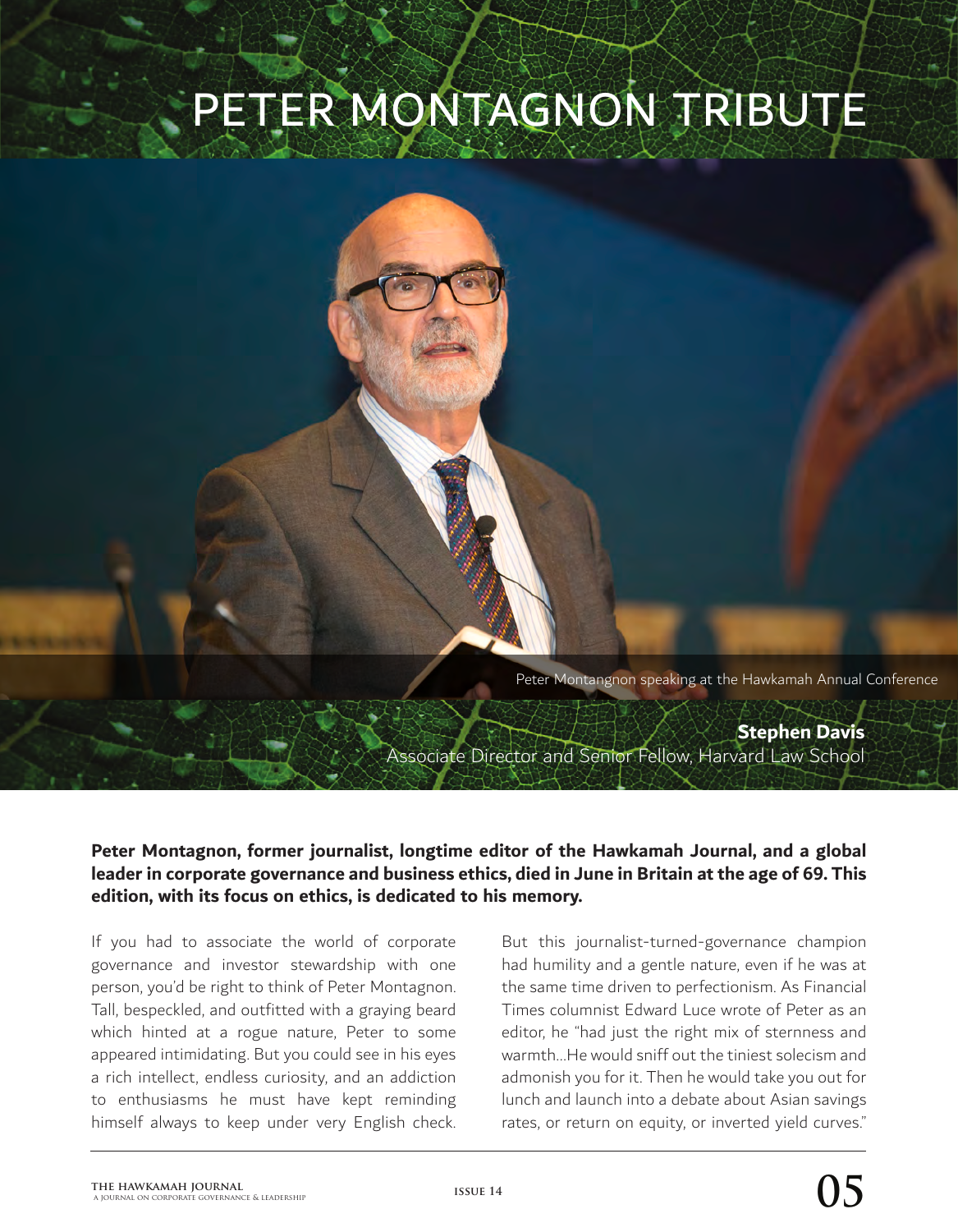

More lately his passions had turned to Brexit, political correctness, the Greek economy, corporate governance and ethics, and his grandchildren.

Peter began his career in journalism at Reuters, holding posts in Europe, North America, and Asia before moving to the FT. There he took on a host of senior roles, winning a reputation—as Tony Tassel wrote in an obituary—"as a kind, patient mentor, shepherding many a young colleague, instilling his enthusiasm for core FT stories in business, finance and markets." Said columnist Gillian Tett: Peter "had a towering intellect but also an ability to roll up his sleeves with a journalist's passion, and find stories in the geekiest corners of the financial world"

Still, serving as an informed observer wasn't enough for Peter. In 2000 he pivoted to the Association of British Insurers (ABI) where, as investment committee head, he created a suite of tools that quickly made him a powerful influencer on behalf of a more accountable, fairer, and more efficient capital market. To be sure, Peter was no fan of corporate governance box-ticking on the part of shareholders, nor did he favor overprescriptive regulation. But he was equally critical of sleepy corporate boards. When he issued a rare ABI 'red top' report calling out corporate misbehavior, directors across the UK took notice. "Peter was a giant of the corporate governance world," Huw Evans, director-general of the ABI, told Tassel.

Peter wound up playing a key role in advising the European Commission on voting rights and disclosure and chaired the International Corporate Governance Network (ICGN), where he pushed for more shareholder engagement on corporate performance. This initiative led to a post at the UK Financial Reporting Council, where he virtually invented the codes and practices of investor stewardship. This might be his most lasting policy legacy, as stewardship is now and is destined to remain a front-and-center issue in capital markets around the world.